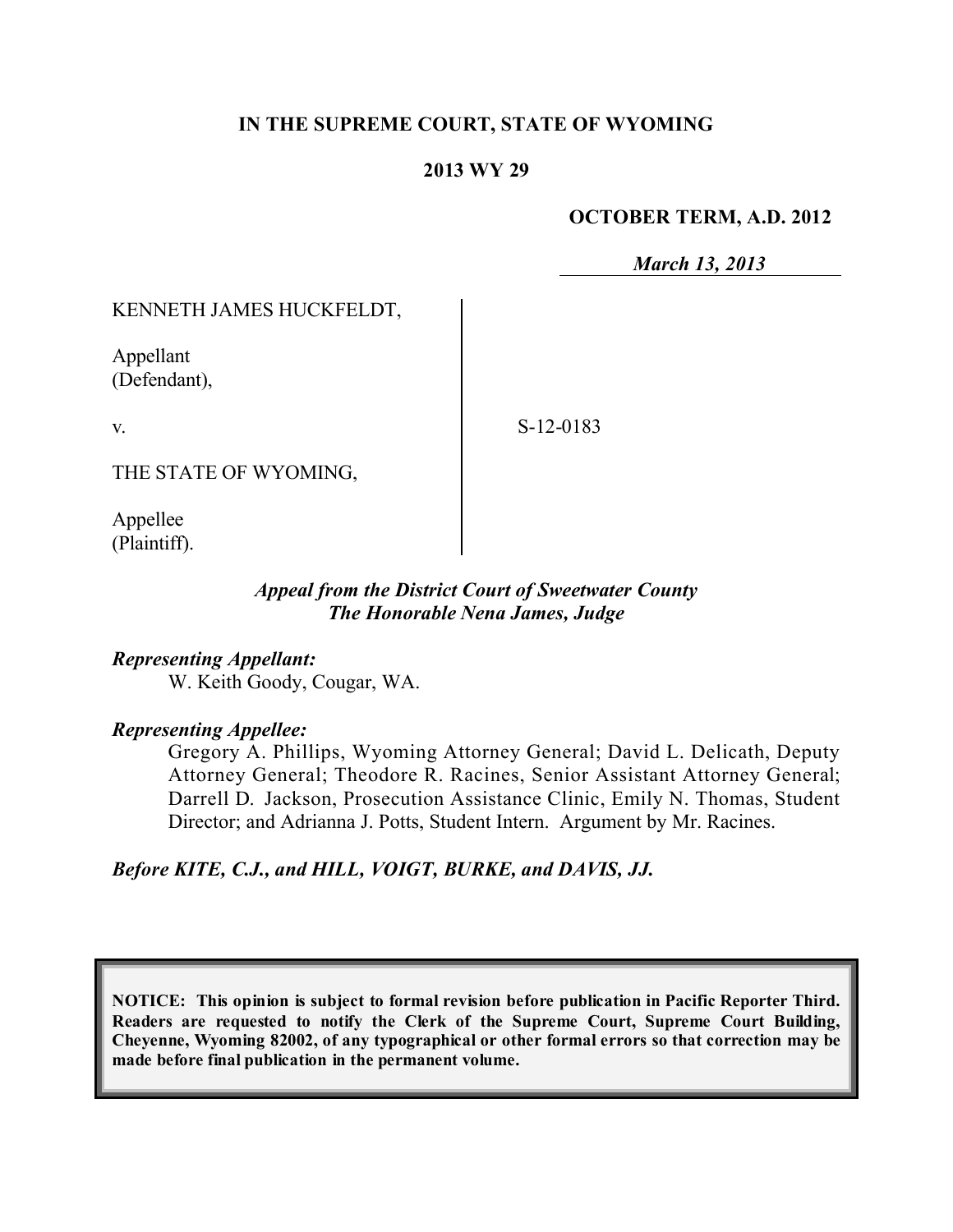**HILL,** Justice.

[¶1] A jury convicted Kenneth Huckfeldt of sexual assault in the first degree and sexual abuse of a minor in the first degree. Huckfeldt appeals the district court's denial of a continuance motion and the court's admission of uncharged misconduct evidence of his prior conviction for sexual assault of a minor. We find no abuse of discretion in either ruling and affirm.

### **ISSUES**

[¶2] Huckfeldt presents the following issues for our review:

I. Did the district court abuse its discretion when it denied Mr. Huckfeldt's motion for continuance of the trial due to a missing witness and was it mistaken when it found that the public defender did not use due diligence?

II. Did the district court abuse its discretion in admitting into evidence testimony of the victim that resulted in a prior conviction of Mr. Huckfeldt for sexual assault?

### **FACTS**

[¶3] In June 2011, HG, then nineteen, reported that her stepfather, Kenneth Huckfeldt, had raped her approximately three years earlier, shortly before her sixteenth birthday. HG testified that the assault occurred in an ice fishing hut while she was alone with Huckfeldt ice fishing at Flaming Gorge reservoir. Toward the end of that afternoon, when it began to get dark, HG asked Huckfeldt if they could go home. Huckfeldt first responded that they could not go home until they had caught their limit, and then a short time later he told HG that the only way they could go home was if she "gave him a piece of ass." HG refused and turned her back to Huckfeldt. Huckfeldt then grabbed HG from behind and pulled her off her chair. HG described what followed:

> A. When I was on the floor I tried to get back up and he pushed me down. And I asked him, I was like what are you doing, and he said we are going to go home. And I told him I don't know what you are doing. Get off of me and leave me alone. And I tried to get back up again and he pushed me down. And he held my arms down with his knees like right up by my muscle part and he covered my mouth and told me to not scream or anything or else he would hurt me. After he let my mouth go, he kept his knees on my arms and he grabbed both of my arms and put them above my head and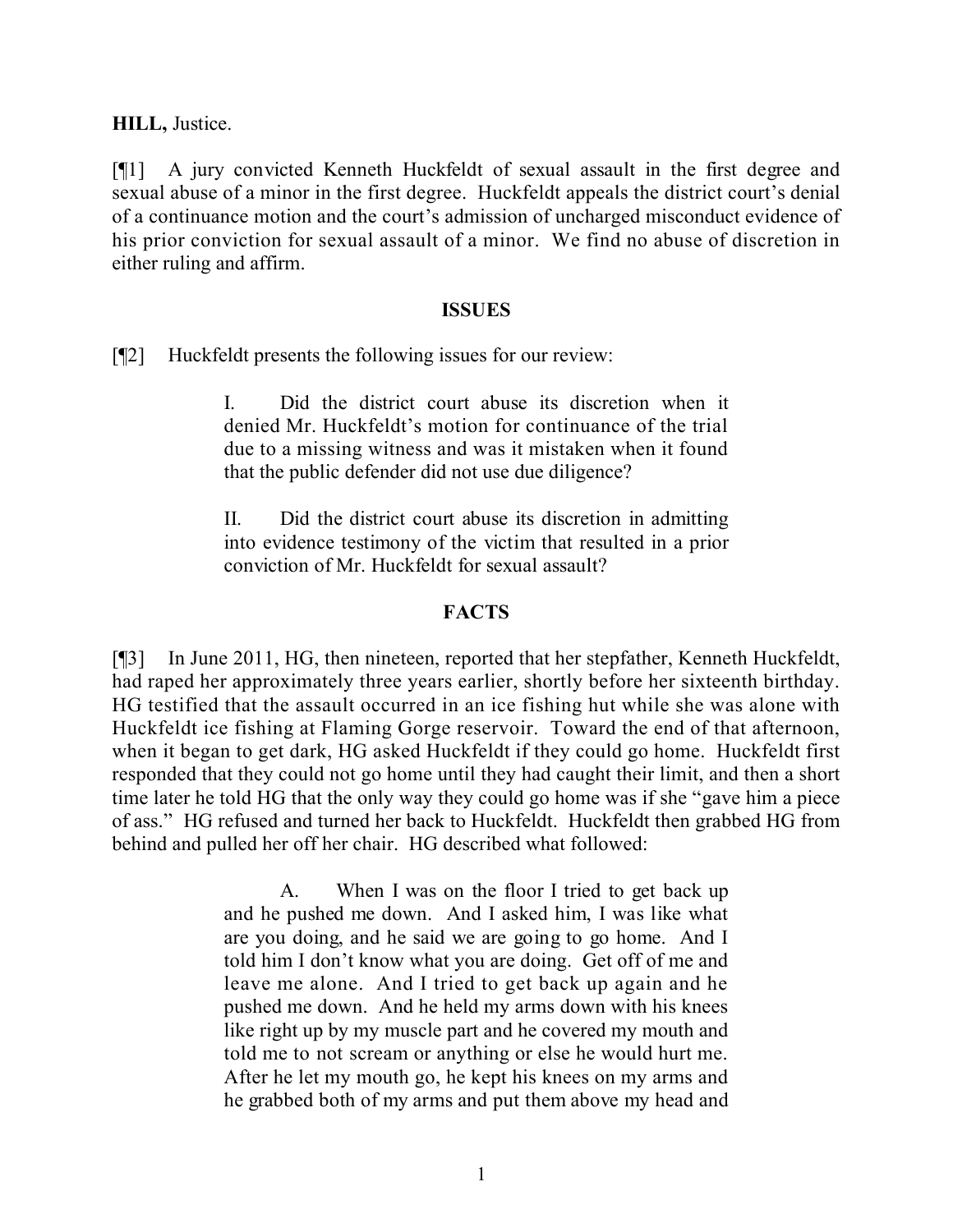he held those there, and he was pulling my pants down behind him.

Q. Did he ask you to do anything?

A. He told me to suck his dick.

Q. Okay. What happened then?

A. I told him no, it's not going to happen. I told him to leave me alone.

Q. Okay. What happened then?

A. He started pulling off my pants. And the free part of my arm that I had, I tried pulling them back up, but I just couldn't move anymore. And I was in shock, and it just happened.

Q. What happened?

A. Sexual intercourse.

Q. How far down did your pants get?

A. Almost to my knees.

Q. What did he – when you say sexual intercourse, what do you mean?

A. His penis went into my vagina.

Q. Did he do anything else while he was having sex with you?

A. He was groping me from the top, like of my upper body over my clothes.

Q. What were you doing?

A. I was screaming and crying and kicking and trying to get him off of me.

Q. Did he say anything to you?

A. While it was going [on] he said who is fucking you, sweetie pie. And after it was all over he said how does it feel knowing that your daddy just fucked you.

[¶4] HG testified that Huckfeldt threatened her and warned her not to tell anyone what had happened, and after the incident repeatedly asked her if she had told anyone what happened. HG did not tell anyone about the incident until she got married and discussed it with her husband, EH. She did not report the incident to her mother or law enforcement until she learned that her sister KA, who is one year older than HG, reported that Huckfeldt had inappropriately touched her while she was cleaning the Huckfeldt home.

[¶5] The incident involving KA occurred in May 2011. KA, who was then twenty years old, married and living independently of her parents, was cleaning the Huckfeldt home to earn extra money. KA reported that during her visit on that occasion, Huckfeldt touched her breasts and she hit his hand away. KA then asked to be paid, and Huckfeldt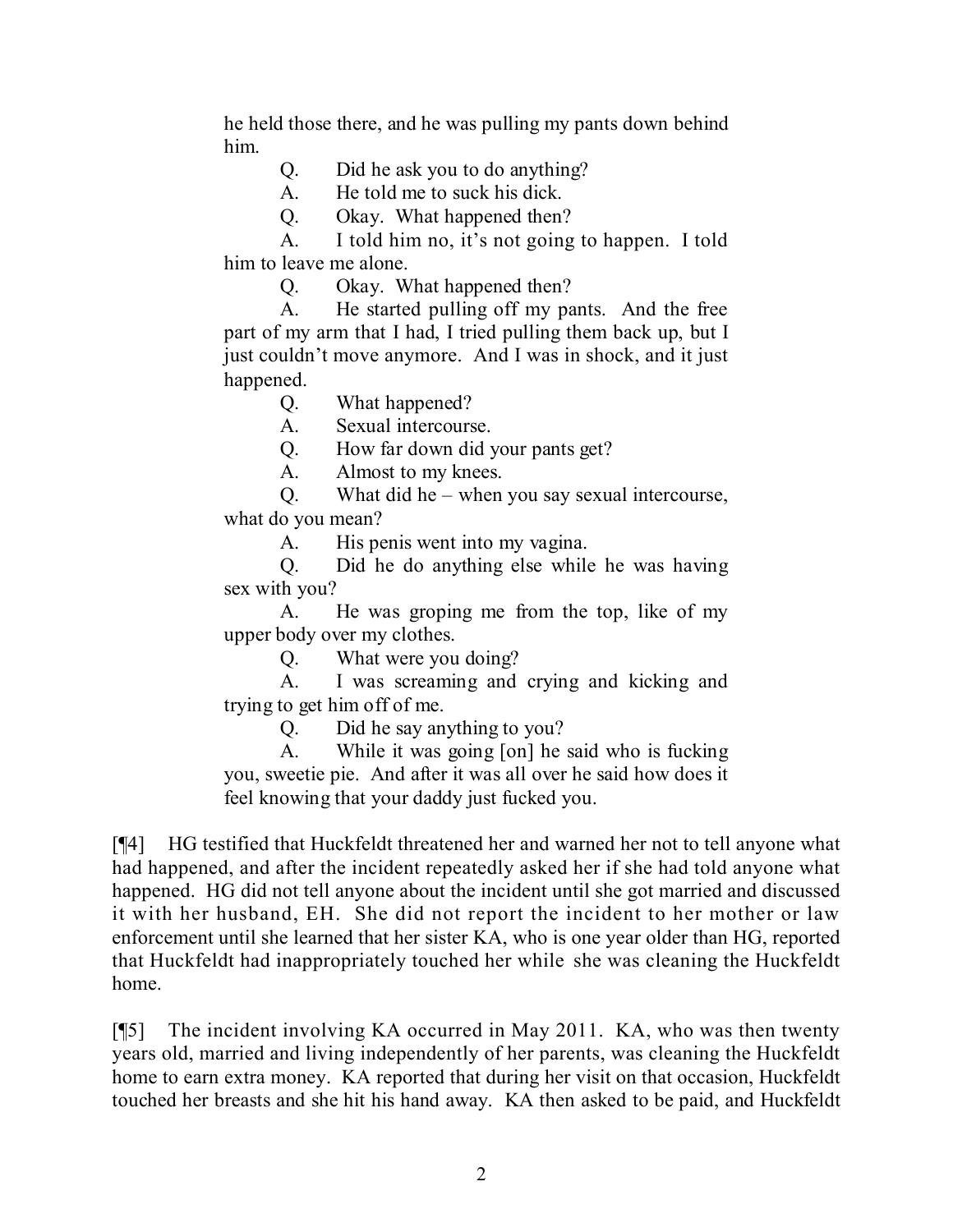responded that he would pay her fifty dollars if she showed him her breasts and otherwise he would pay her only twenty dollars. KA testified that because she was angry, she tried to alter the amount of the check before she cashed it. After the bank refused to cash the check, KA called her mother and told her about Huckfeldt touching her breasts and offering her money if she showed him her breasts.

 $[$ [6] On June 15, 2011, law enforcement interviewed Huckfeldt.<sup>1</sup> During that interview, Huckfeldt admitted to ice fishing alone with HG during the time period alleged, but he denied that he raped her. Huckfeldt admitted instead that he had had consensual sex with HG on three occasions over the course of a week and a half when she was nineteen. According to Huckfeldt, when he asked HG questions concerning whether she had told anyone, or left voicemail messages to that effect, he was referring not to the alleged incident when she was sixteen but rather to their consensual sex when she was nineteen.

[¶7] During his interview, Huckfeldt also denied that he had touched KA's breasts. He admitted, however, that he had said to KA that if she wanted money, she had to earn it, after which he said, "Let me squeeze your tits, and I'll give you fifty bucks."

[¶8] On July 7, 2011, the State charged Huckfeldt with sexual assault in the first degree and sexual abuse of a minor in the first degree, relating to HG's allegations, and with incest, relating to KA's allegations. On September 1, 2011, the State filed notice of its intent to introduce uncharged misconduct evidence relating to Huckfeldt's 1995 conviction for second degree sexual assault. The evidence concerned Huckfeldt's sexual assault of his then girlfriend's eleven-year-old daughter, and the State sought its admission to show motive, intent and knowledge, and to rebut Huckfeldt's expected claim of fabrication. Huckfeldt objected to the evidence, and on December 8, 2011, the district court held a *Gleason* hearing and ruled that the evidence relating to Huckfeldt's 1995 conviction was admissible. On January 26, 2012, the court followed up its decision with a written decision letter detailing its analysis of the *Gleason* factors.

[¶9] On February 2, 2012, four days before trial, Huckfeldt filed a motion to continue on grounds that the whereabouts of a material defense witness were unknown and defense counsel required additional time to locate him. Following a motions hearing that same day, the district court denied the motion to continue, finding that the witness' proposed testimony lacked materiality, that questions existed regarding the testimony's admissibility, that the missing witness was a fugitive who defense counsel had not shown could be located within a reasonable amount of time, and that defense counsel had not exercised due diligence in procuring the witness.

 <sup>1</sup> Huckfeldt did not testify at trial, but the State submitted the recording of his interview, which was approximately sixty-nine minutes in length, as an exhibit. The recorded interview was played in its entirety for the jury.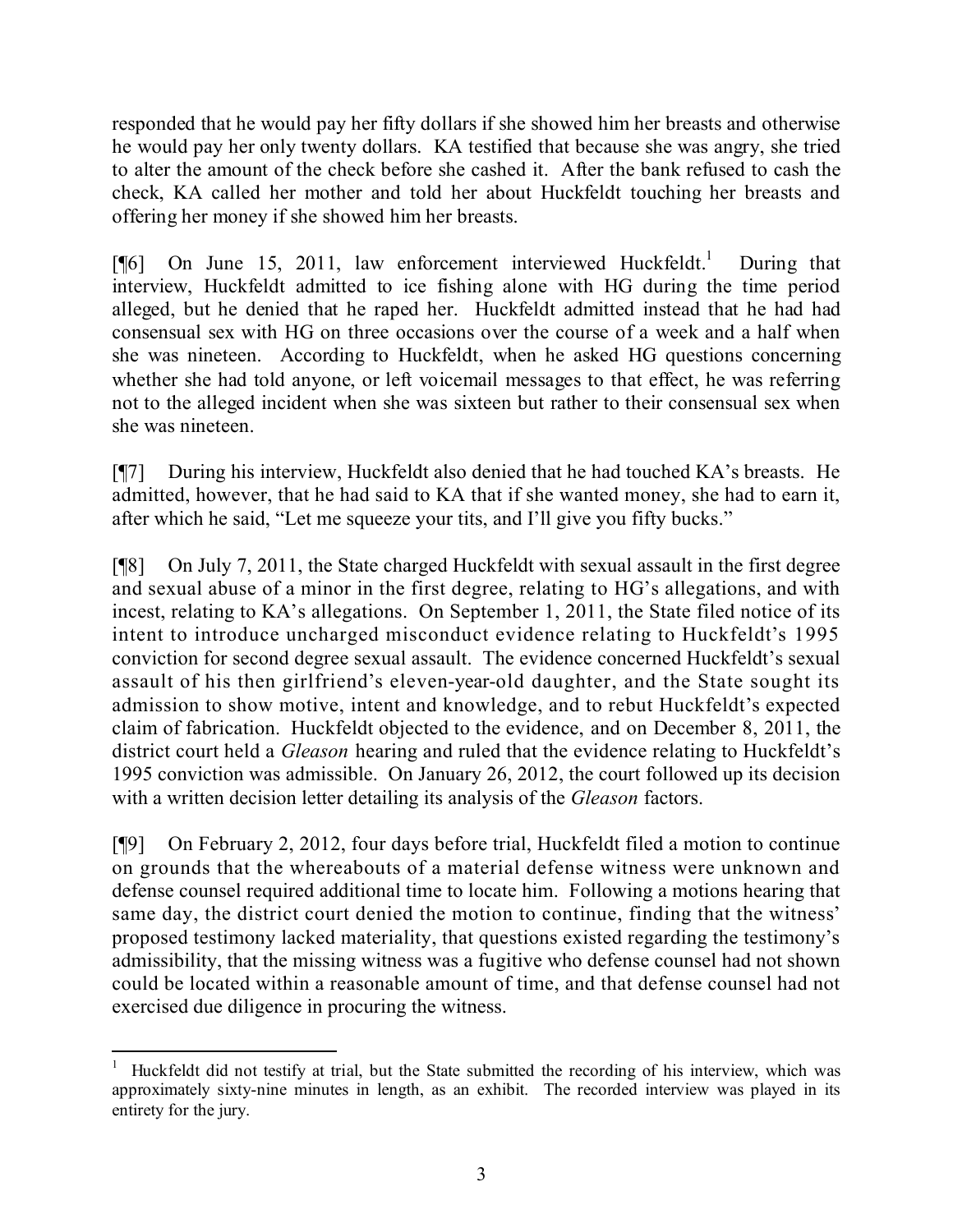[¶10] On February 8, 2012, after three days of trial, a jury returned a verdict finding Huckfeldt guilty on the first degree sexual assault and sexual abuse of a minor charges and not guilty on the incest charge. On March 30, 2012, the district court held a sentencing hearing and sentenced Huckfeldt to twenty-five to fifty years on the first degree sexual assault count and to consecutive life without parole on the sexual abuse of a minor count. On April 17, 2012, Huckfeldt filed a timely notice of appeal asserting error in the district court's decisions to deny a continuance and admit uncharged misconduct evidence.

## **DISCUSSION**

## **A. Continuance**

[¶11] We address first Huckfeldt's claim that the district court erred in denying his request for a continuance to allow time to locate a missing defense witness. "[T]he grant or denial of a motion for continuance is a discretionary ruling of the district court and, unless a clear showing of an abuse of discretion resulting in manifest injustice has been shown by the challenging party, we will not disturb that ruling." *Grady v. State*, 2008 WY 144, ¶ 18, 197 P.3d 722, 729 (Wyo. 2008) (citing *Sincock v. State*, 2003 WY 115, ¶ 25, 76 P.3d 323, 333-34 (Wyo. 2003); *Clearwater v. State*, 2 P.3d 548, 553 (Wyo. 2000)). This Court's review for an abuse of discretion is highly dependent on the facts and circumstances of the individual case, and our primary consideration is the reasonableness of the district court's decision. *Id*.

[¶12] Continuances based upon the unavailability of evidence are governed by Wyo. Stat. Ann. § 1-9-101. The statute requires that a motion to postpone a trial be supported by an affidavit showing the materiality of the evidence, that due diligence has been used to obtain the evidence, and where the evidence may be found. Wyo. Stat. Ann. § 1-9- 101(a). With respect to a missing witness, the statute further provides:

> (b) If the postponement is because of an absent witness, the affidavit shall also state:

> > (i) Where the witness resides, if known;

(ii) The probability of procuring the testimony within a reasonable time;

(iii) That absence of the witness was not procured by the act or connivance of the party seeking the postponement, nor by others at his request or with his knowledge or consent;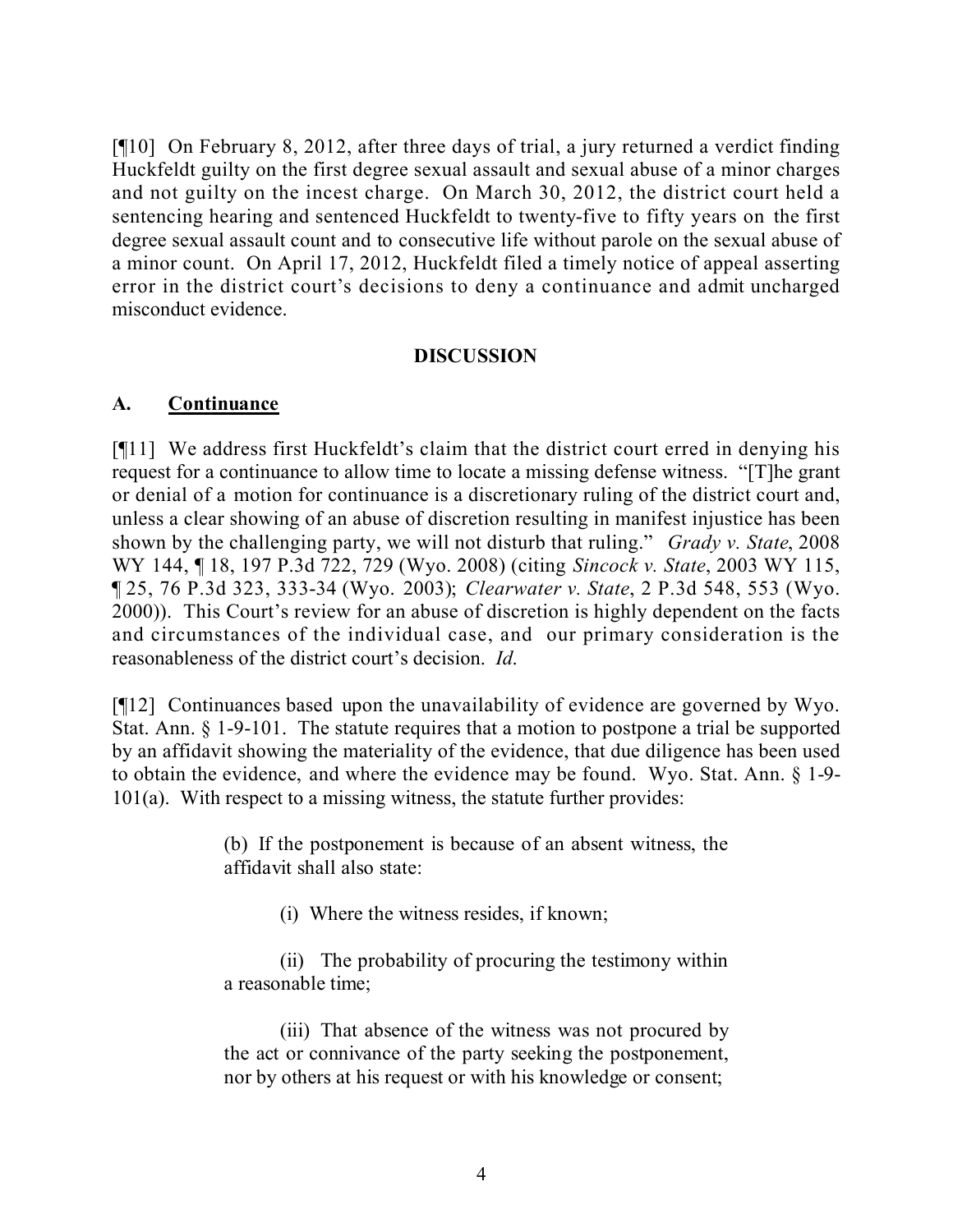(iv) The facts the witness is expected to prove and that affiant believes the facts as stated to be true; and

(v) Such facts cannot be proven by any other witness whose testimony can be as readily procured.

Wyo. Stat. Ann. § 1-9-101 (LexisNexis 2011).

[¶13] Huckfeldt requested a continuance to allow time to locate EH, HG's estranged husband, asserting that EH would provide important impeachment testimony. In support of its continuance, the defense presented the testimony of its investigator. The investigator testified that EH was a fugitive and described his efforts to locate EH. He also addressed the probability that he could find EH within a reasonable time: "Well, I'm not sure what the definition of reasonable time is, but – I really don't know. I don't know how long it would take to find him. I think there are other avenues."

[¶14] The investigator also summarized EH's expected testimony, which he based upon his review of a law enforcement interview of EH concerning HG's reported rape. The investigator stated that EH would testify that while HG did tell him she was raped by Huckfeldt, the details of the account she gave EH were different from those being presently reported by HG. Specifically, EH would testify that HG told him she was raped when she was sixteen, not just before her sixteenth birthday, and HG told him it happened on a fishing boat, not in an ice fishing hut. The investigator stated that EH would further testify that he did not know who to believe because HG is a liar.

[¶15] We find no abuse of discretion in the district court's denial of the continuance motion. First, given the investigator's testimony concerning the prospects of finding EH, the district court correctly found that Huckfeldt failed to establish that EH could be located and his testimony procured within a reasonable time. This was an acknowledged difficulty that was even further compounded by EH's status as a fugitive. *See*, L.S. Tellier, Annotation, *Right of accused to continuance because of absence of witness who is fugitive from justice*, 42 A.L.R.2d 1229 (1955), § 1[b] ("[T]he cases are in almost universal accord that denial of an accused's motion for a continuance because of the absence of a witness who is a fugitive from justice is not an abuse of discretion.").

[¶16] Second, the district court correctly concluded that the unavailable testimony lacked materiality. When EH's statement to law enforcement is considered in its entirety, his potential testimony is simply not compelling. After the investigator testified concerning the expected testimony of EH, the prosecutor played the audio recording of the EH law enforcement interview for the court. On cross examination, the investigator then conceded that EH did not in fact attribute his belief that the rape occurred on a boat to something that HG had told him. He further agreed that EH stated that the rape could have taken place on an ice fishing trip and that EH concluded, "Honestly, I don't know."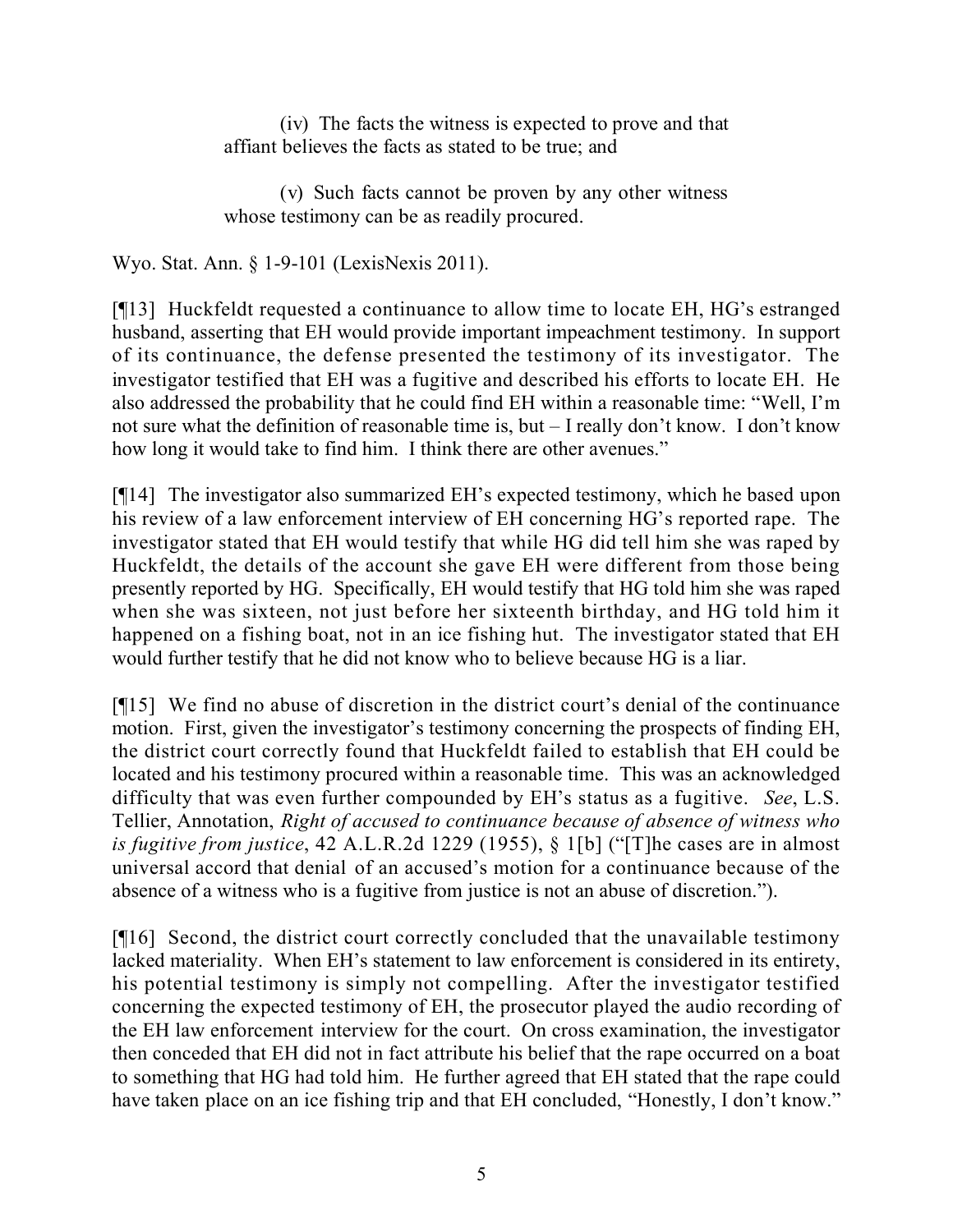Finally, the investigator agreed that when EH stated that HG lies, he qualified that statement by stating that she lies about "mostly petty stuff."

[¶17] Based on this record, Huckfeldt has not shown that the district court abused its discretion in denying the requested continuance, or that the denial resulted in a manifest injustice.

# **B. Rule 404(b) Uncharged Misconduct Evidence**

[¶18] We turn next to Huckfeldt's claim that the district court erred in admitting evidence of his prior sexual assault of an eleven-year-old victim. We review the admission of uncharged misconduct evidence under W.R.E. 404(b) as follows:

> We review claims of error concerning the improper admission of W.R.E. 404(b) evidence for abuse of discretion and will not reverse the trial court's decision absent a clear abuse. *Thomas v. State*, 2006 WY 34, ¶ 10, 131 P.3d 348, 352 (Wyo. 2006). A trial court abuses its discretion when it could not have reasonably concluded as it did. *Id*. In this context, "reasonably" means sound judgment exercised with regard to what is right under the circumstances and without being arbitrary or capricious. *Id.*

*Bromley v. State*, 2007 WY 20, ¶ 8, 150 P.3d 1202, 1206–07 (Wyo. 2007). Even if we determine that a district court abused its discretion in improperly allowing admission of uncharged misconduct evidence, and thus the evidence was admitted in error, we must also determine whether the error was prejudicial. *Solis v. State*, 981 P.2d 34, 36 (Wyo. 1999). "Error is prejudicial if there is a reasonable possibility that the verdict might have been more favorable to the defendant if the error had not been made." *Vigil v. State*, 2010 WY 15, ¶ 11, 224 P.3d 31, 36 (Wyo. 2010).

*Magnus v. State*, 2013 WY 13, ¶ 15, 293 P.3d 459, 464-65 (Wyo. 2013) (quoting *Rolle v. State*, 2010 WY 100, ¶ 9, 236 P.3d 259, 264 (Wyo. 2010)).

[¶19] This Court has acknowledged the difficulties presented by uncharged misconduct evidence and has adopted a four-part test to guard against its misuse:

> [B]ecause uncharged misconduct evidence carries an inherent danger for prejudice, we have also adopted a mandatory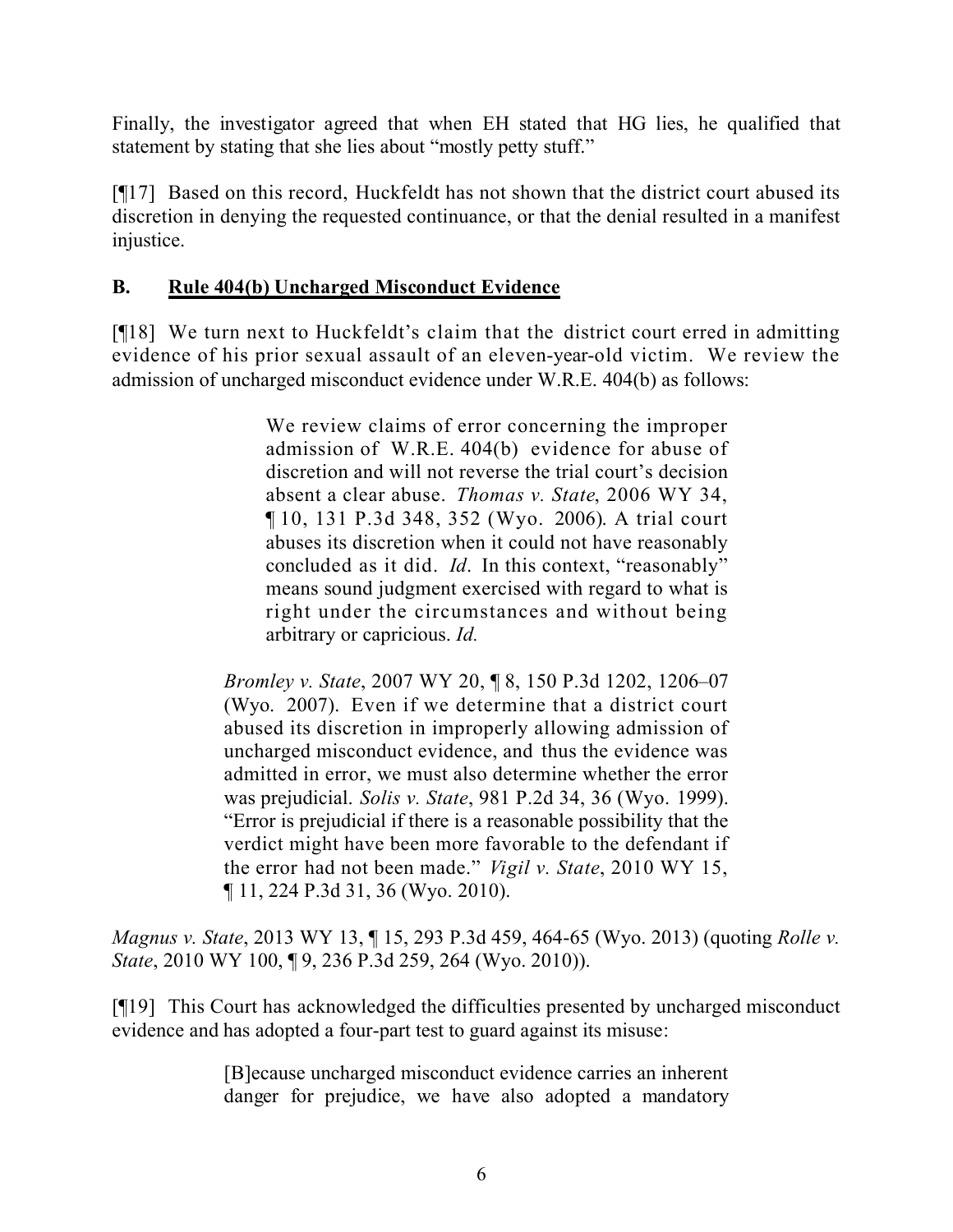procedure for testing its admissibility: (1) the evidence must be offered for a proper purpose; (2) the evidence must be relevant; (3) the probative value of the evidence must not be substantially outweighed by its potential for unfair prejudice; and (4) upon request, the trial court must instruct the jury that the similar acts evidence is to be considered only for the proper purpose for which it was admitted. *Vigil*, 926 P.2d at 357 (quoting *United States v. Herndon*, 982 F.2d 1411, 1414 (10th Cir. 1992)). We do not apply this test on appeal; rather, it is intended to be conducted by the trial court. *Beintema v. State*, 936 P.2d 1221, 1224 (Wyo. 1997). Our role is to determine whether admission of the evidence was error. *Id.*; *Spencer v. State*, 925 P.2d 994, 997 (Wyo. 1996).

*Magnus*, ¶ 16, 293 P.3d at 465 (quoting *Baldes v. State*, 2012 WY 67, ¶ 16, 276 P.3d 386, 390 (Wyo. 2012)).

[¶20] To ensure that the probative value of uncharged misconduct evidence is properly gauged against its potential for unfair prejudice, a district court must weigh several factors in determining the admissibility of the evidence. With respect to the probative value of the evidence, a court must consider:

> 1. How clear is it that the defendant committed the prior bad act?

> 2. Does the defendant dispute the issue on which the state is offering the prior bad acts evidence?

3. Is other evidence available?

4. Is the evidence unnecessarily cumulative?

5. How much time has elapsed between the charged crime and the prior bad act?

*Wease v. State*, 2007 WY 176, ¶ 54, 170 P.3d 94, 112 (Wyo. 2007) (quoting *Rigler v. State*, 941 P.2d 734, 737 n.1 (Wyo. 1997)); *see also Gleason v. State*, 2002 WY 161, ¶ 27, 57 P.3d 332, 342 (Wyo. 2002). With respect to the evidence's potential for unfair prejudice, a court must consider:

> 1. The reprehensible nature of the prior bad act. The more reprehensible the act, the more likely the jury will be tempted to punish the defendant for the prior act.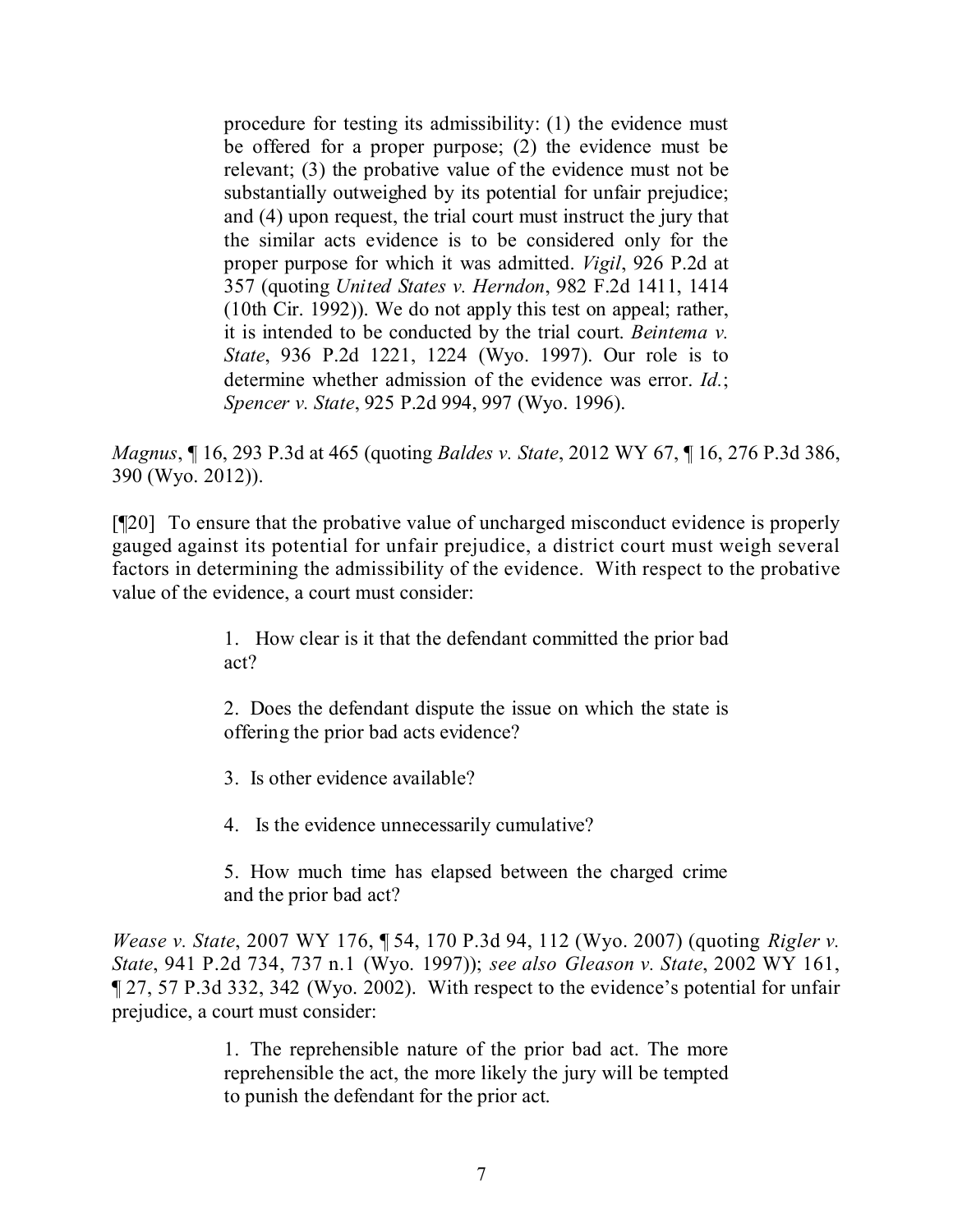2. The sympathetic character of the alleged victim of the prior bad act. Again, the jury will be tempted to punish the defendant for the prior act if the victim was especially vulnerable.

3. The similarity between the charged crime and the prior bad act. The more similar the acts, the greater is the likelihood that the jury will draw the improper inference that if the defendant did it once, he probably did it again.

4. The comparative enormity of the charged crime and the prior bad act. When the prior act is a more serious offense than the charged crime, the introduction of that act will tend to place the defendant in a different and unfavorable light.

5. The comparable relevance of the prior bad act to the proper and forbidden inferences. Evidence of the prior bad act may be much more probative of bad character than it is of any legitimate inference permitted by Rule 404(b).

6. Whether the prior act resulted in a conviction. The jury may be tempted to punish the defendant if they believe he escaped punishment for the prior bad act.

*Wease*, ¶ 54, 170 P.3d at 112 (quoting *Rigler*, 941 P.2d at 737 n.1); *see also Gleason*, ¶ 27, 57 P.3d at 342-43.

[¶21] A district court is not required to make express findings on each of the aboveoutlined factors. *Vigil v. State*, 2010 WY 15, ¶ 20, 224 P.3d 31, 38 (Wyo. 2010). "We only require that the record contain 'sufficient findings to support the trial court's conclusions.'" *Id*. (quoting *Williams v. State*, 2004 WY 117, ¶ 13, 99 P.3d 432, 442 (Wyo. 2004)).

[¶22] Huckfeldt does not contend that the district court failed to make the required *Gleason* findings. He instead challenges the court's analysis of the prejudicial impact of the uncharged misconduct evidence as superficial and asserts that the uncharged misconduct evidence was irrelevant and inflammatory. Huckfeldt argues:

> The analysis of the district court is superficial at best. Here we have an 11 year old victim who was much more vulnerable than a 15 or 16 year old adolescent. She was subjected to a brutal and violent rape by Mr. Huckfeldt. Any juror who heard the testimony of CD would be absolutely revolted by the crime. It would not be surprising that a juror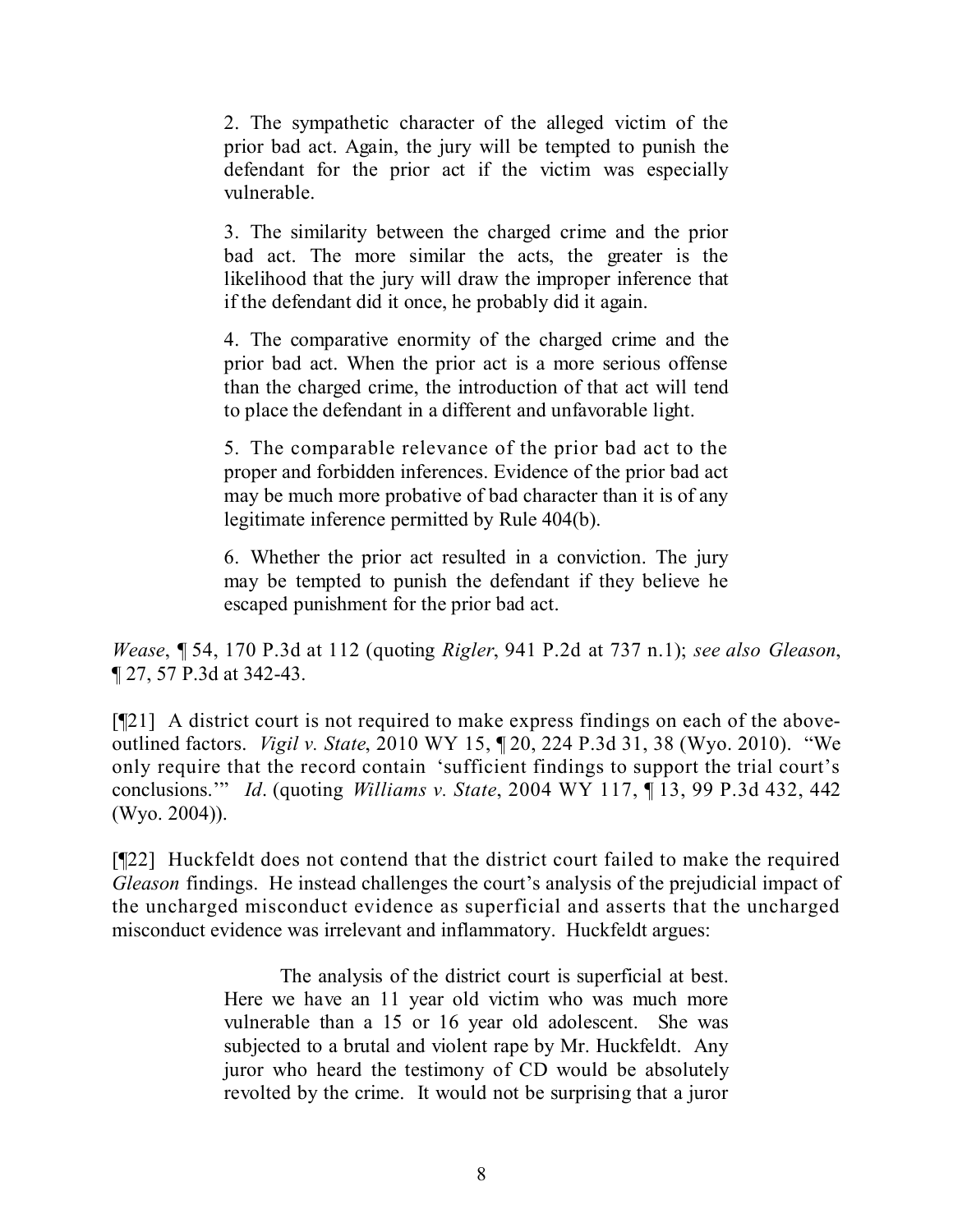would wonder why Mr. Huckfeldt is even out of custody after committing such an egregious offense. It would be expected, and a natural response to the evidence, jurors would consider Mr. Huckfeldt to be a danger to the local community and a threat to children in Sweetwater County. Admitting such inflammatory and irrelevant evidence amounted to a directed verdict against Mr. Huckfeldt.

[¶23] We disagree that the uncharged misconduct evidence admitted in this case was irrelevant or that the district court's analysis of its prejudicial impact was lacking. With respect to the probative value of the evidence, the State offered the evidence to show motive, intent, and knowledge, and to disprove fabrication. These facts were certainly in dispute given that in his statement to law enforcement, Huckfeldt accused HG of fabricating her rape allegation and stated his firm conviction that "you don't play with your kids." Moreover, this Court has on numerous occasions held that evidence of similar sexual misconduct is relevant and admissible to prove motive and intent. *See Wease*, ¶ 51, 170 P.3d at 110-111 (citing cases); *Hart v. State*, 2002 WY 163, ¶ 10, 57 P.3d 348, 353 (Wyo. 2002); *Gleason*, ¶ 19, 57 P.3d at 340.

[¶24] With respect to the prejudicial impact of the uncharged misconduct evidence, the district court made the following findings relevant to Huckfeldt's allegation of error:

1) The reprehensible nature of the prior bad act.

The prior bad act is no more reprehensible than the charged crimes; therefore, it is not likely a jury would be tempted to punish Defendant for the prior bad act based on its reprehensible nature.

2) The sympathetic character of the alleged victim of the prior bad act.

The victim in the prior bad act was approximately 11 years old, a minor younger than both HG & KA. There is a chance that based on the younger age of the victim in the prior bad act the jury may view that victim as especially vulnerable or more vulnerable than the alleged victims in the charged crimes; therefore, there is a higher likelihood the jury would be tempted to punish Defendant for the prior bad act based on the sympathetic character of the victim. However, this likelihood is mitigated somewhat because Defendant was convicted for the prior bad act.

. . . .